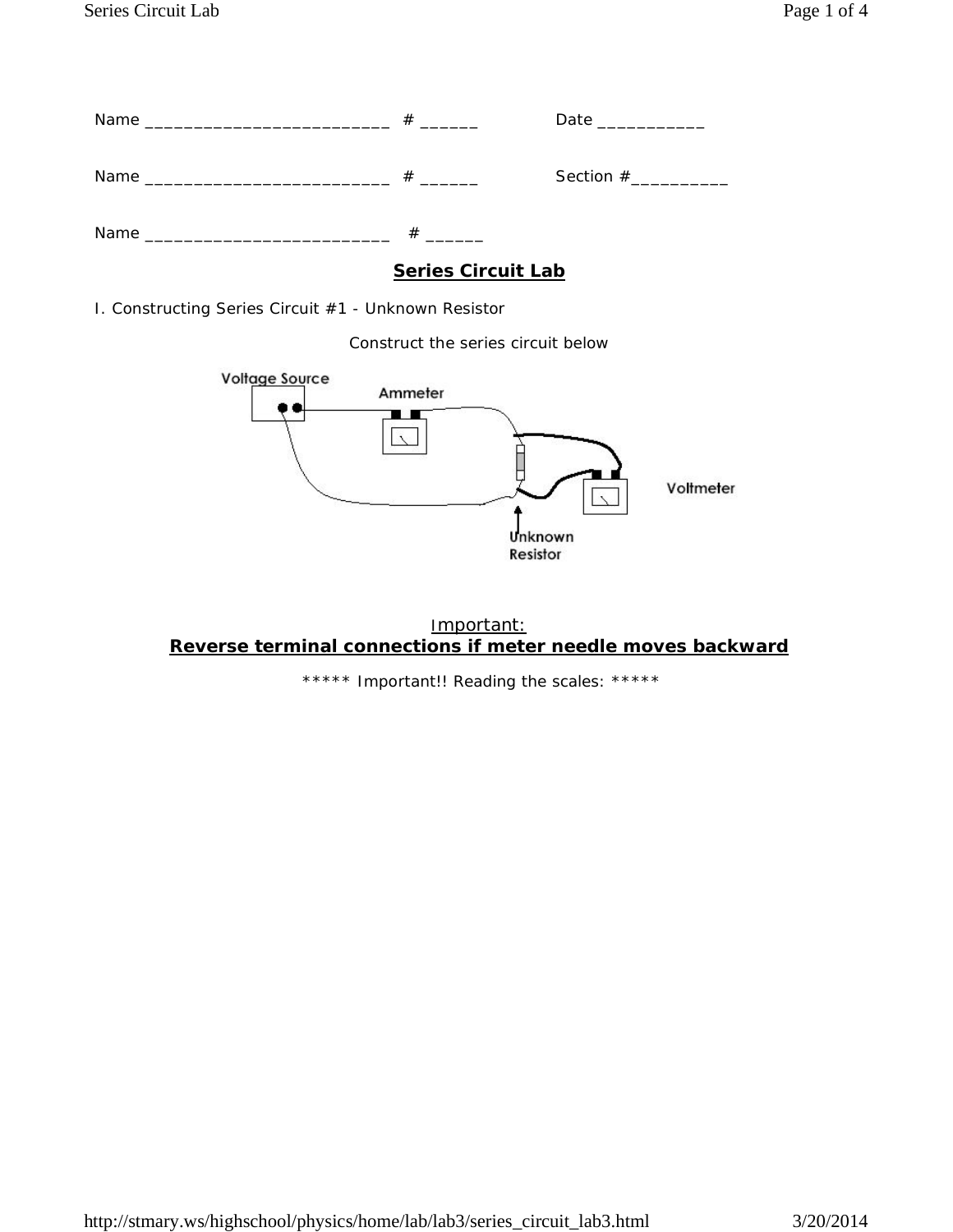Voltmeter - Read middle scale Ammeter - Read lower scale

Small divisions on Voltmeter =  $\frac{1}{2}$  Small divisions on Ammeter =  $\frac{1}{2}$ 

**Ohm's Law**: Voltage = Current X Resistance (V = I R) **(3 points each)**

| Voltage<br>(Volts) | <b>Measured Current</b><br>(Amps) | Resistance<br>(Ohms) |
|--------------------|-----------------------------------|----------------------|
|                    |                                   |                      |
|                    |                                   |                      |
|                    |                                   |                      |
|                    |                                   |                      |
|                    |                                   |                      |

**Average Resistance Value: \_\_\_\_\_\_\_\_ ohms** (2 points)

#### **Follow-up Questions**

1. According to Ohm's Law, what is the mathematical relationship between voltage and current? (4 points)

Direct? Direct Square? Inverse? Inverse Square?

2. How much current would you have gotten if you could have raised your voltage to 12 V? Explain your answer using and equation. (4 points)

3. If you plotted your Voltage versus Current data what do you predict the general shape of your plot would be? (4 points)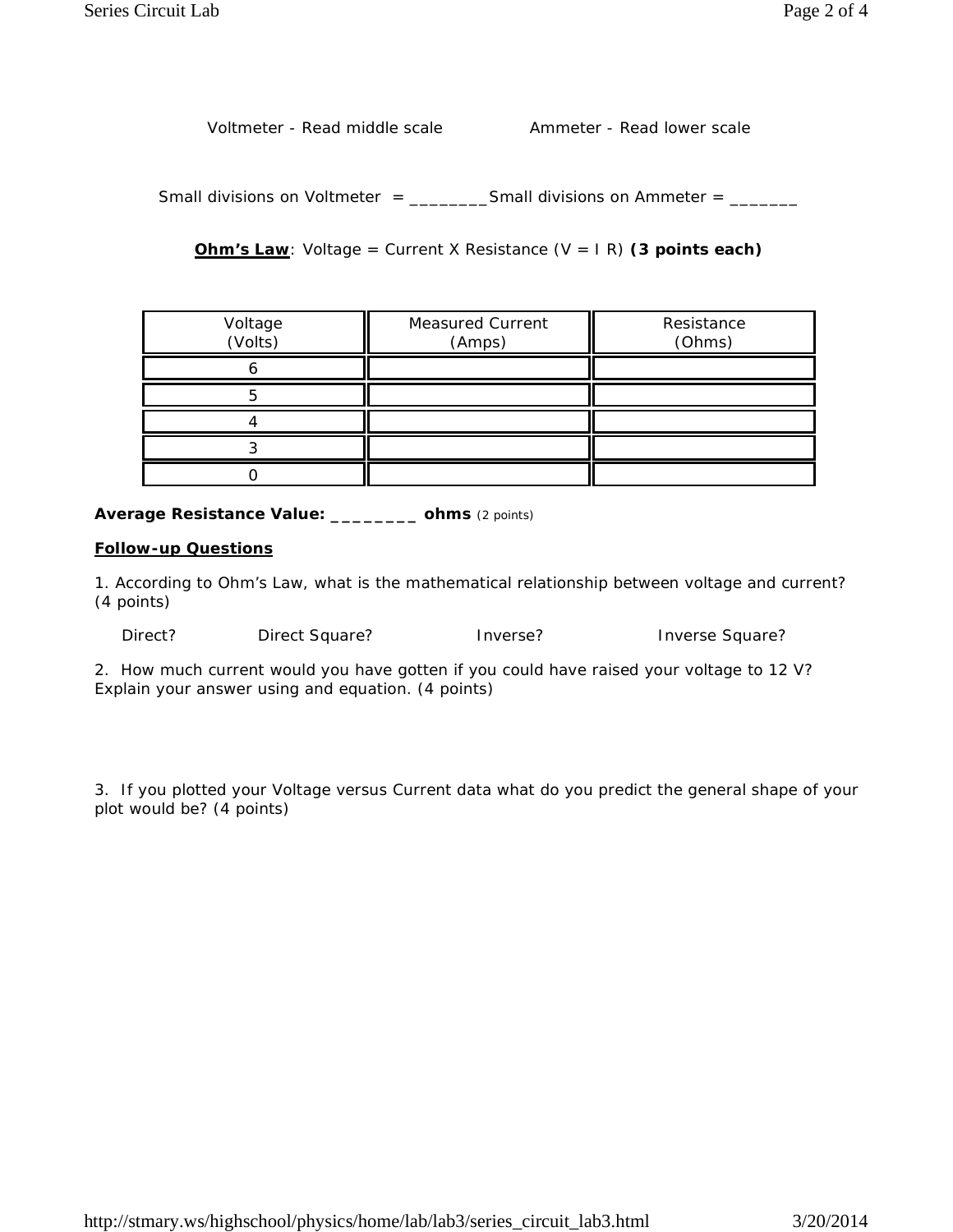# **II. Constructing Series Circuit #2 – 2 Resistors in connected in series**

What is the size of the resistance of your second resistor? \_\_\_\_\_\_\_\_\_\_\_\_\_\_\_\_\_\_\_ ohms



30 ohm resistor

#### **Voltage and Current Readings**

Look up the series circuit equations in your reference table. Write them below. **(4 points)**

Current Readings (3 points each)

| Total Current $(I_T)$ | Current in Unknown      | Current in 30 ohm       |
|-----------------------|-------------------------|-------------------------|
| (amps)                | Resistor $(l_1)$ (amps) | resistor $(l_2)$ (amps) |
|                       |                         |                         |

### **B. Voltage Readings**

DON'T MEASURE THE TOTAL VOLTAGE WITH METER – USE A SERIES CIRCUIT EQUATION!!!!

(4 points each)

| Measured Voltage in Unknown | Measured Voltage in 30 ohm | $(VT)$ (Calculated from Equation on |
|-----------------------------|----------------------------|-------------------------------------|
| Resistor $(V_1)$            | Resistor $(V_2)$           | your reference table)               |
| volts                       | volts                      | volts                               |